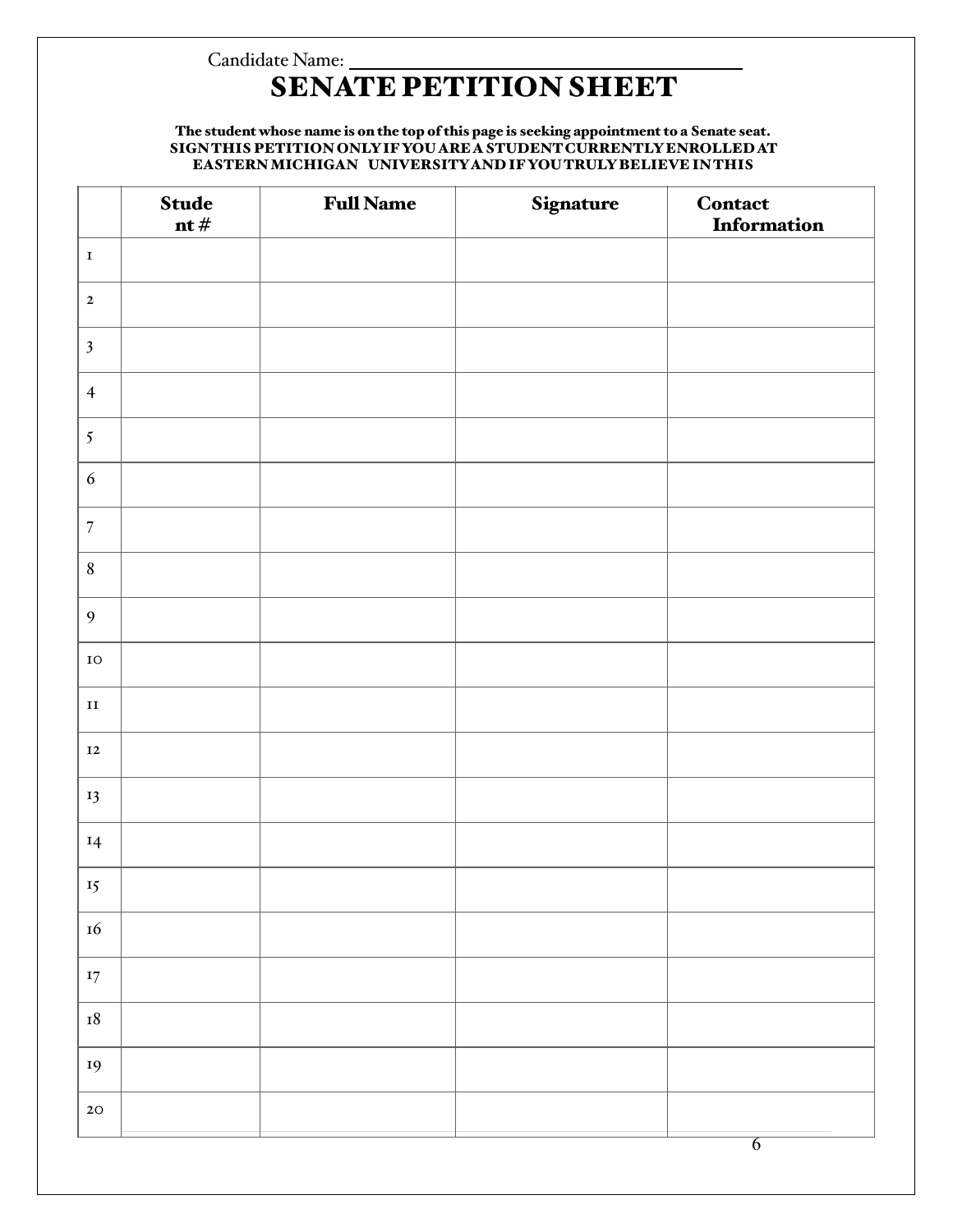## Candidate Name: SENATE PETITION SHEET

### The student whose name is on the top of this page is seeking appointment to a Senate seat. SIGNTHIS PETITION ONLYIFYOUAREASTUDENTCURRENTLYENROLLEDAT EASTERNMICHIGAN UNIVERSITYAND IFYOUTRULYBELIEVE INTHIS

|                  | <b>Stude</b><br>nt $\#$ | <b>Full Name</b> | Signature | Contact<br>Information |
|------------------|-------------------------|------------------|-----------|------------------------|
| 2I               |                         |                  |           |                        |
| $\bf{22}$        |                         |                  |           |                        |
| 23               |                         |                  |           |                        |
| 24               |                         |                  |           |                        |
| $25\phantom{.0}$ |                         |                  |           |                        |
| 26               |                         |                  |           |                        |
| $\bf{27}$        |                         |                  |           |                        |
| $\bf{28}$        |                         |                  |           |                        |
| 29               |                         |                  |           |                        |
| 30 <sub>o</sub>  |                         |                  |           |                        |
| 3I               |                         |                  |           |                        |
| 3 <sup>2</sup>   |                         |                  |           |                        |
| 33               |                         |                  |           |                        |
| 34               |                         |                  |           |                        |
| 35               |                         |                  |           |                        |
| 36               |                         |                  |           |                        |
| $37\,$           |                         |                  |           |                        |
| 38               |                         |                  |           |                        |
| 39               |                         |                  |           |                        |
| $40\,$           |                         |                  |           | 7                      |